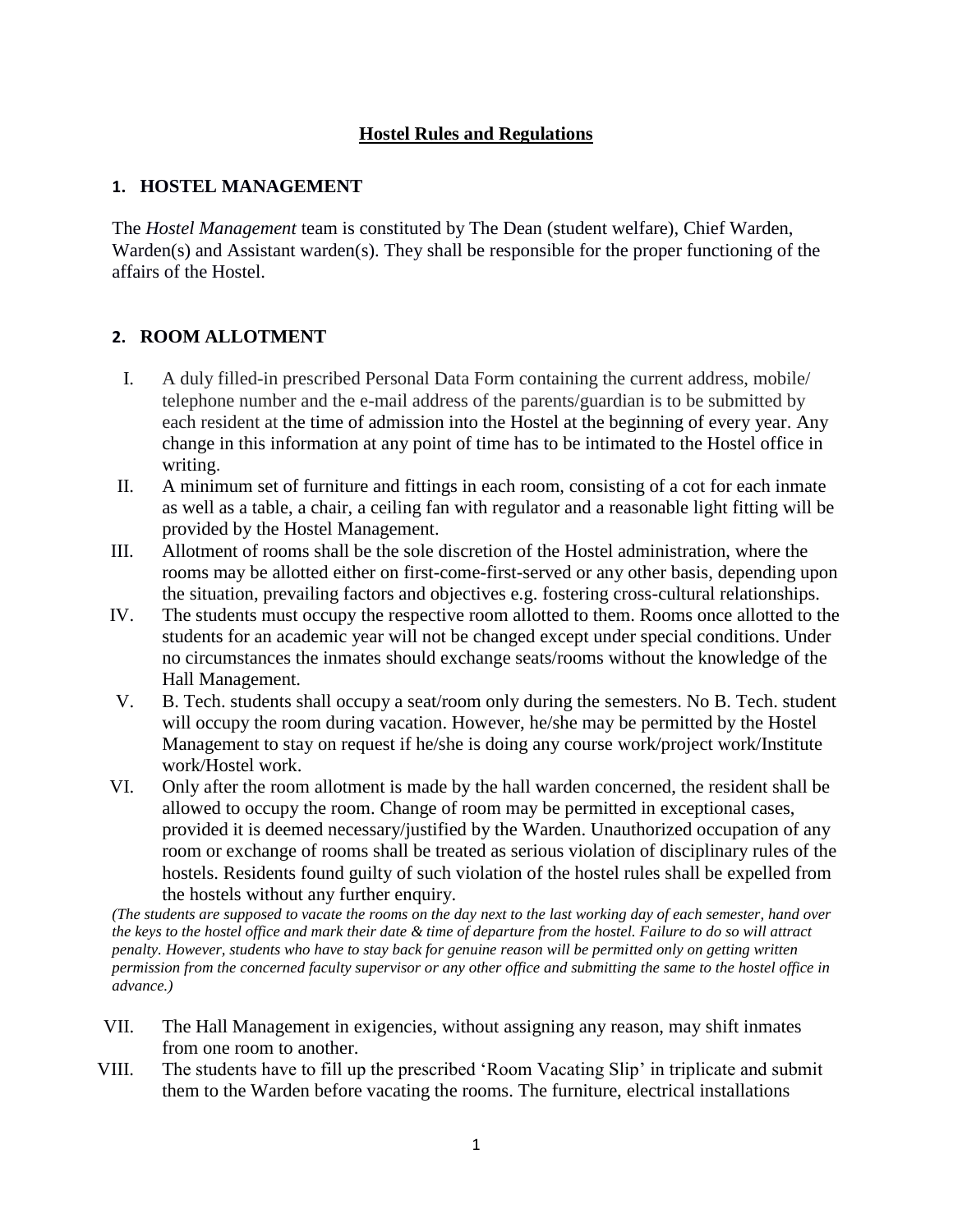including the fan(s) and any other fixture that were provided in the room, all have to be handed over in proper condition to the Hostel Management at the time of vacating the room. If any damage in any item is found to have occurred, compensation as assessed by the Hostel Management shall be recovered from the boarder.

IX. Every student, at the time of admission, has to submit a written undertaking in the prescribed form, countersigned by his/her parent/guardian, to the extent that he/she would abide by the rules and regulations of the Hostel.

# **3. USE OF APPLIANCES**

- I. The use of electrical / electro-mechanical equipment, gadgets, appliances, such as electric stove/heaters/iron/refrigerator/infrared cooker, is strictly prohibited by the boarders in or outside the rooms. Private cooking in the rooms or anywhere in the Hostel is strictly prohibited. If such appliance is found in a Hostel room, it will be confiscated and the boarder shall attract both monetary fine of Rs. 5000.00 and disciplinary action by the Hall Management.
- II. Use of audio systems which may cause inconvenience to the roommates or other inmates is prohibited. The use of personal TV, VCR, VCD/DVD, etc. is also strictly prohibited.

## Noise Levels / Noise Act under:

*Every resident of the hostel has right to be in a quiet and peaceful atmosphere. From 10.00 PM to 6.00 AM, the level of noise from the action of a resident should be sufficiently low so that the activities of the fellow residents are not disturbed. Noise level during the rest of the time should not be a nuisance to other fellow residents. Any complaint from fellow students in this regard will attract investigation and subsequent punishment, if the complaint is found to be genuine.*

III. The boarders should make sure that they have switched off all the electrical/electronic appliances, and lock the doors (at all times) whenever they go out of their rooms. Violation of this rule will attract suitable penalty and punishment as decided by the Hall Management.

## **4. ID cards and Mess cards**

- I. All students should carry their identity cards issued by the institute. Entry to the dining hall will be allowed only on the production of the students' identity cards.
- II. The Mess Committee will be in charge of preparing the weekly menu. The menu will be displayed on the Notice Board. Changes in the menu, if necessary, can be made by the Mess Committee.
- III. Strict discipline should be maintained in the dining hall.
- IV. Day Scholars cannot be entertained as guests in the mess on a regular basis.
- V. Food is to be served only in the dining hall. No inmate is allowed to take food from the dining hall to their rooms. If an inmate is ill, the Hostel Management will make suitable arrangements for his/her food.
- VI. The inmates are strictly prohibited from entering the kitchen.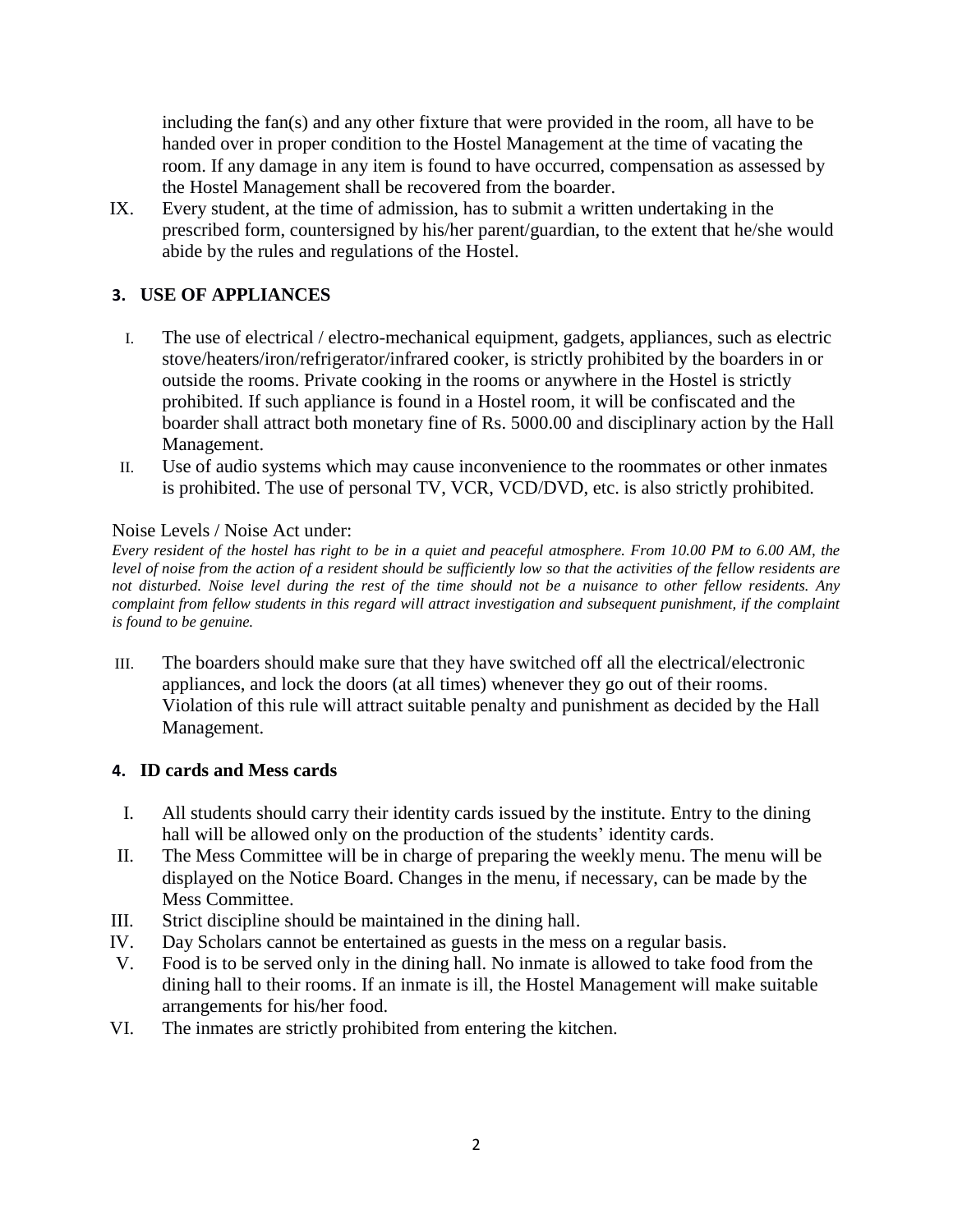## **5. MATTERS RELATED TO TIMING AND ABSENCE FROM HOSTELS**

#### a. **Leaving the campus**:

Students should carry their ID card, and make an entry in the Hostel register whenever they intend to leave the campus. The security at the gate(s) would verify the ID cards of students before allowing them to go out of the campus. No students will be allowed to leave the campus after 08:00 PM. Security will collect the ID card of students reaching the gate after 8.00 PM and the ID card will be seized for 10 days and released order is to be obtained from the competent authority. Repeated violation of the returning time to the hostel would invite strict disciplinary

- action including expulsion from the hostel. b. Students should be present within the Hostel premises between 9:00 PM to 6.00 AM. No student is permitted to stay outside the Hostel during this time without the written permission of the Hostel office. Violation of this rule will invite strict disciplinary action on him/her.
- c. If a student is at library or study room in the campus, he/she needs to inform to the security/supervisor in written form.
- d. If a student wants to go out to the city/town between 6.00 AM and 8.00 PM, excluding the class hours, he/she should submit a filled-up prescribed form (available online) indicating the time of leaving the Hostel and expected time of return with dates. They should also enter their names in the register kept in the Hostel office.
- e. Residents are allowed to go to home only during vacations. In exceptional cases, they shall be allowed to go home only if there is a written request for the same from self /parent/guardian citing genuine grounds and consented by Head of the School he/she belongs. Frequent visit to home is not permitted.

## **6. CODE OF CONDUCT**

- a. All residents are required to maintain standards of behaviour expected of students of an Institute of National Importance. They are expected to behave courteously and fairly with everyone inside and outside the Hostels and campuses.
- b. Students involved in any physical assaults will be fined Rs. 5000.00 with a warning. If the students are found guilty for the second time, He/She will be expulsed from the hostel with double the fine.
- c. Silence must be observed in the Hostel premises. Unnecessary noises must be avoided.
- d. All residents are required to produce their valid identity cards issued to them by the Institute whenever asked.
- e. The rooms, common areas and surroundings of the Hostel should be kept clean and hygienic.
- f. The resident is responsible for the cleanliness and maintenance of his/her room.
- g. He/she is responsible for any damage to the property in the room during his/her occupancy or at the time of vacating the room. If any furniture or fixture under the responsibility of the resident is found to be damaged or broken, the Hall Management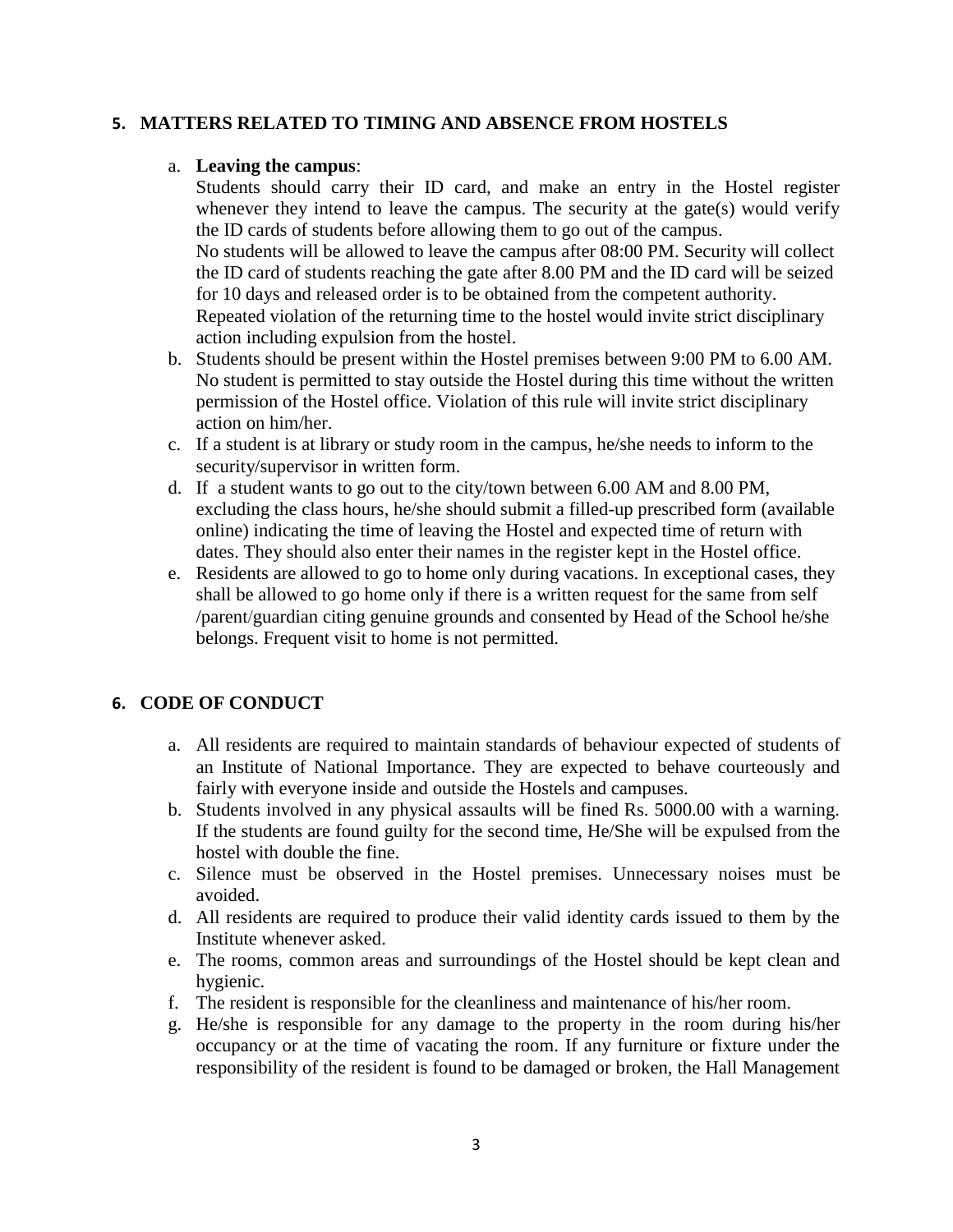shall take strict disciplinary action including levying a monetary penalty equal to the market price of the item and a fine of Rs. 5000.00 for each item.

- h. In case of any damage or loss of Hostel property kept in the common area, the cost of repairing/replacing the same will be recovered from the boarders responsible for such damage or loss, if identified; otherwise, the same will be recovered from all the students of the wing/Hostel, as decided by the Hostel Management.
- i. The resident shall not move any furniture from its allotted place. If there is any additional item in a room other than those belonging to the Hostel, the occupant of the room shall hand it over to the Hostel staff, failing to which he/she will be charged a penal rent as decided by the Hostel Management.
- j. The resident shall not remove any fitting or fixture from any room or common area.
- k. The residents should not participate in any anti-national, antisocial or any other undesirable activity within or outside the campus.
- l. The residents will be responsible for the safe keeping of their own property. In the event of loss of any personal property of a resident due to theft, fire or any other cause, the Hall Management shall in no way be considered responsible.
- m. Engaging personal attendants is strictly prohibited.
- n. In the Hostel premises the following acts are strictly prohibited:
	- Smoking
	- Consumption of alcoholic drinks
	- Consumption of drugs
	- Gambling
	- Intimidation or violence
	- Wilful damage to property
	- Entering the Hostel premises in an intoxicated state
	- Using abusive languages
	- Cooking in the room or on the Hostel premises
	- Employing unauthorized persons for personal work such as washing clothes, repair of Hostel property, etc.
	- Use of two-wheelers/car/ motor vehicles of any kind.
	- Any security can check any students, if he/she suspects possessing any intoxicating items.
- o. If the security or any authority finds the hostellers with possession of motor vehicles, the vehicles will be seized until he/she pays the fine of Rs. 10000.00.
- p. Residents are encouraged to use bicycles. Bicycles should be parked only in the space provided for cycle parking in an orderly fashion, both at the academic and in the hostel premises.

## **Visitors' Timing:**

## **For Boys**

- A student's parents and other male guests may visit him in his room in during visitor's time.
- Lady members are not allowed to visit a male student in his room.